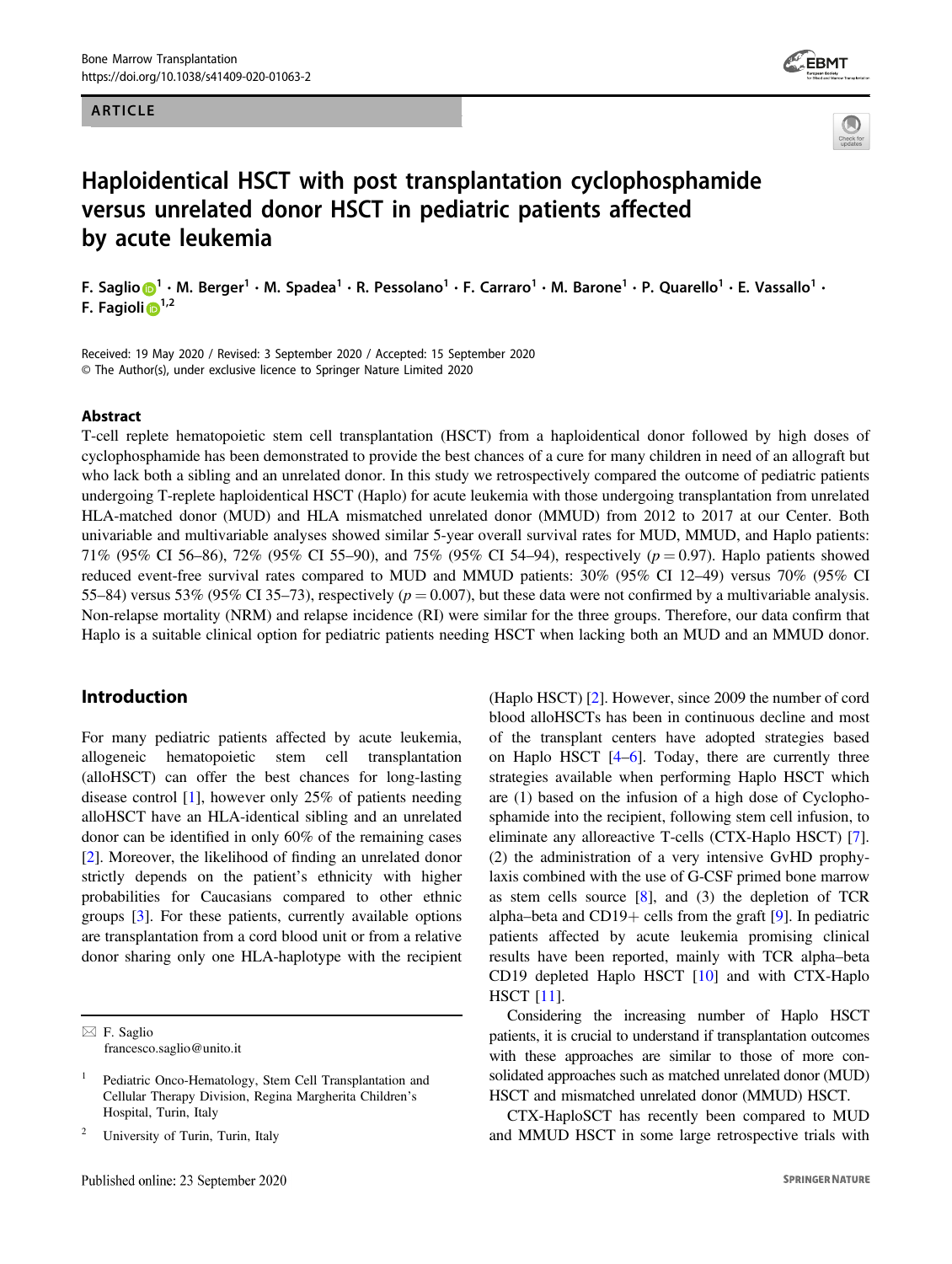adult patients who were mainly affected by acute myelogenous leukemia with some authors concluding that CTX-Haplo HSCT results are similar to those of MMUD but inferior to those of MUD [\[12](#page-8-0), [13](#page-8-0)], while others highlighting a comparable outcome with all three kinds of donor [\[14](#page-8-0)]. For acute lymphoblastic leukemia in adult patients, the results of CTX-Haplo HSCT have been reported to be very similar to those obtained by MUD and MMUD HSCT [\[15](#page-8-0), [16\]](#page-8-0). Pediatric specific data at the time of this study are lacking so since it has been demonstrated that a patient's age plays a significant role in determining these CTX-Haplo HSCT results [\[17](#page-8-0)], we compared the results of CTX Haplo HSCT to MUD and MMUD HSCT in the treatment of children affected by acute leukemia in our single-center retrospective trial.

# Subjects and methods

## Patients

Our study included all patients undergone first alloHSCT for hematological malignancies from (1) an HLA-MUD, (2) an HLA-MMUD, (3) a related HLA-haploidentical donor (Haplo) at our Center between January 1, 2012 and December 31, 2017. All data were retrieved retrospectively from clinical records according to the policy approved by our Institutional Committee on Medical Ethics and after obtaining informed consent from parents or legal guardians. Both the selection of the donor and HLA typing were performed according to the Italian Bone Marrow Donor Registry Standard of Practice that includes high-resolution molecular typing of loci HLA-A, -B, -C, DRB1, and DQB1. MUD was considered a ten out of ten antigens HLA-MUD and MMUD a nine out of ten antigens HLA-MUD. Haploidentical donors were family members with one identical HLA-haplotype and the other mismatched haplotype, as previously defined [\[18](#page-8-0)]. The decision to perform Haplo HSCT was based on the absence of both ten out of ten antigens and nine out of ten HLA-MUD. In the case of Haplo HSCT, following our previous observations [\[11](#page-8-0)], our first choice of donor was the patient's mother independently of the patient's sex. Where the mother presented clinical contraindications to stem cell collection or if the patient presented specific anti-HLA antibodies, we chose the patient's father or another close relative. In cases where patients had positive donor-specific anti-HLA antibodies and no other related donor was available, our patients were treated according to previously reported indications [[19\]](#page-8-0). The Haplo HSCT was based on the nonmyeloablative (NMA) conditioning regimen reported by Luznik et al. [\[7](#page-8-0)] including Cyclophosphamide (29 mg/kg), Fludarabine (150 mg/mq), and total body irradiation (TBI)

(2 Gy in single fraction). The GvHD prophylaxis was based on the administration of a high dosage of Cyclophosphamide (total dose 100 mg/kg) on days  $+3$  and  $+4$  after HSCT, Tacrolimus and Mofetil Mycophenolate. The MUD and MMUD HSCT were performed using a full myeloablative conditioning (MAC) regimen including the association of TBI (1200 cGy in six fractions for a total of 3 days of treatment), Thiotepa (10 mg/kg) and Cyclophosphamide (120 mg/kg) or Busulfan (16 mg/kg), Cyclophosphamide (120 mg/kg), and Melphalan (140 mg/mq). The GvHD prophylaxis in these latter cases included rabbit anti-human thymocytes globulins (ATG-Grafalon, Neovii or Thymoglobuline, Sanofi), Cyclosporine and short course of Methotrexate.

We included patients receiving either bone marrow or peripheral blood hematopoietic stem cells as stem cell source, while cord blood HSCTs were excluded. Our patients underwent clinical and hematological assessments both before and after transplantation following our Center Standard Operating Policies.

#### Definitions and endpoints

The main aim of this study was to compare the overall survival rates (OS) of patients who had undergone Haplo HSCT to the OS rates of patients who had undergone MUD and MMUD HSCT at our Center for acute lymphoblastic leukemia and acute myelogenous leukemia. The secondary endpoints were differences in terms of event-free survival (EFS), non-relapse mortality (NRM), relapse incidence (RI), incidence of both acute (aGvHD) and chronic GvHD (cGvHD), achievement of full donor cell engraftment, and immune recovery in the three groups of patients. For OS, EFS, NRM, and RI an initial set of univariable analyses were performed considering the following variables: HSCT type, sex, age, disease type, disease risk index (DRI), and occurrence of both aGvHD and cGvHD. Following this, the same variables were combined in multivariable analysis models. DRI was evaluated as previously described [\[20](#page-8-0)] and aGvHD and cGvHD were diagnosed and graded according to the published criteria [[21,](#page-8-0) [22\]](#page-8-0).

OS is defined as the probability of survival irrespective of the disease state at any point in time. If the patient is still alive at the end of the study data are censored on the date of the last follow-up.

EFS is defined as the probability of survival with complete disease remission and with sustained donor cell engraftment. If the patient is still alive at the end of the study, in complete disease remission and without any signs of both primary and secondary graft rejection, data are censored on the date of the last follow-up.

NRM is defined as the probability of dying without the occurrence of a previous relapse. If the patient experienced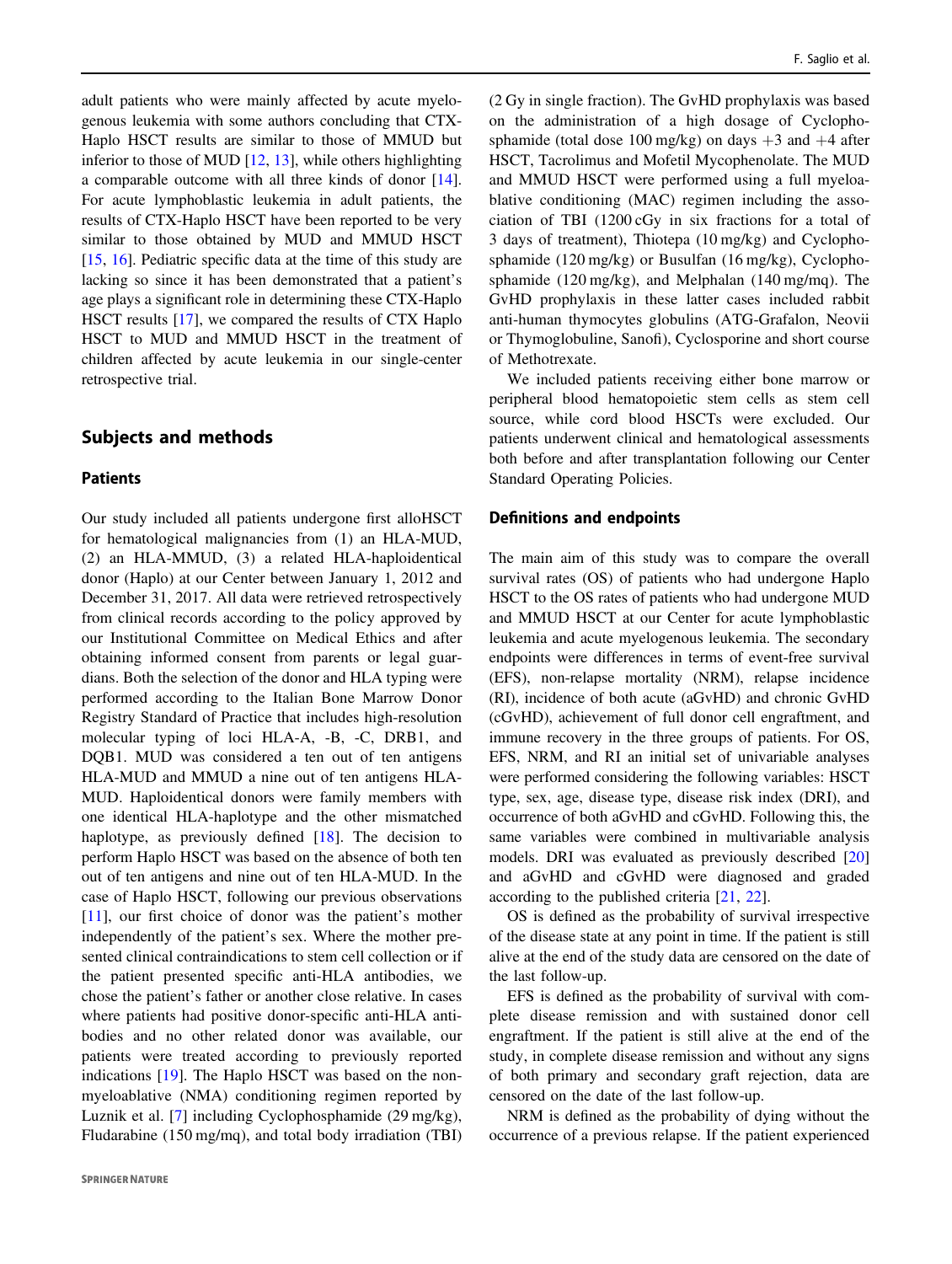relapse or is still alive by the end of the study, data are censored on the relapse date or on the date of the last follow-up.

RI is defined as the probability of having had a relapse. If the patient died without experiencing relapse or is still alive by the end of the study, data are censored on the date of death or on the date of the last follow-up, respectively.

In the Haplo CTX HSCT group, we also retrospectively investigated the impact of NK alloreactivity on RI by analyzing for killer immunoglobulin receptors (KIR) in the donor and recipient, as previously described [\[23](#page-8-0)].

Donor chimerism was determined at day  $+45 \pm 7$  after alloHSCT, and then when clinically indicated, on whole bone marrow mononuclear cells by quantitative PCR of informative short tandem repeats in the donor and recipient, according to a method previously described [[24\]](#page-8-0).

Sustained donor cell engraftment was defined as the presence of more than 1000 neutrophils/mmc and more than 50,000 platelets/mmc for three consecutive days without transfusion support and with a chimerism showing more than 97% of the donor cells in the bone marrow after HSCT.

Graft rejection was defined as a lack of initial engraftment of donor cell graft (chimerism showing more than 50% of the recipient's cells) or loss of donor cell engraftment, independently from the peripheral cell blood count. In the case of graft rejection, for NRM and RI analyses, data were censored on the date of bone marrow assessment that showed a chimerism with more than 50% of the recipient's cells. Immune recovery was investigated by multi-color flow-cytometry on peripheral blood at different times after HSCT and included the absolute enumeration of total T-cells  $(CD3<sup>+</sup>)$ , Helper T-cells  $(CD3<sup>+</sup>CD4<sup>+</sup>)$ , Cytotoxic Tcells  $(CD3+CD8^+)$ , NK-cells  $(CD16+CD56^+)$ , and B-cells  $(CD19+CD20^{+})$ .

## Statistical analysis

To identify baseline differences among the three groups of patients (MUD, MMUD, and Haplo), a two-tailed Fisher test was performed.

OS and EFS were calculated according to the Kaplan–Meier method with the significance between the observed differences being established by log-rank testing. Multivariable analyses on OS and EFS were performed using Cox's method. The NRM and RI were calculated as a cumulative incidence (CI) to adjust the analysis for competing risks: relapse and transplant-related death were considered competing risks, respectively. aGvHD and cGvHD were calculated as CI too. In these cases, disease recurrence and death by any cause were considered competing risks. The differences in terms of CI were compared using Grey's test. The NRM and RI multivariable analyses were performed using logistic regression. In the Haplo group, we also analyzed the impact on RI of NK alloreactivity in donor–recipient pairs according to KIR matching. To evaluate for differences in the achievement of the donor's cell engraftment, a two-tailed Fisher test was performed. Data concerning specific lymphocytes' subpopulations are reported as average ±standard deviation. A  $p$  value  $< 0.05$  was considered statistically significant in all the analyses. All the statistical analyses were performed using NCSS (Hintze, 2001; NCSS PASS, Number Crunched Statistical System, Kaysville, UT, USA) and R 2.5.0 software packages.

# Results

# Patients

The study included 90 patients (49 males and 41 females) with a median age of 9 years (range 1–25) at the time of alloHSCT: 41 (45%) patients had received MUD HSCT, 26 (29%) MMUD, and 23 (26%) Haplo. The patients' characteristics are summarized in Table 1. No statistically significant baseline differences were observed in the three groups of patients (Table 1). Analyses used October 31, 2019 as reference date, the median follow-up time of patients enrolled in the study and who are still alive at the end of the study is 4 years (range: 1.4–7). In the Haplo group, two patients had positive donor-specific anti-HLA

Table 1 Patients' characteristics.

|                    |             | MUD $n = 41$ MMUD $n = 26$ | Haplo $n = 23$ | $\boldsymbol{p}$ |
|--------------------|-------------|----------------------------|----------------|------------------|
| Sex                |             |                            |                |                  |
| Male               | 23(56%)     | 13 $(50\%)$                | 13(58%)        | 0.82             |
| Female             | 18 $(44%)$  | 13 $(50\%)$                | 10(42%)        |                  |
| Age                |             |                            |                |                  |
| $0-5$ years        | 15(36%)     | 6(23%)                     | 4 $(21%)$      | 0.54             |
| $6-10$ years       | $12(30\%)$  | 7(27%)                     | 11 $(46%)$     |                  |
| $11-15$ years      | 9(22%)      | 7(27%)                     | 5(21%)         |                  |
| $>15$ years        | 5(12%)      | 6(23%)                     | 3(12%)         |                  |
| Disease            |             |                            |                |                  |
| ALL                | 24 (59%)    | 20(77%)                    | 7(29%)         | 0.75             |
| AML                | 17 $(41\%)$ | 6(23%)                     | 16(71%)        |                  |
| Disease risk index |             |                            |                |                  |
| Low                | 10(24%)     | 4(15%)                     | 3(12%)         | 0.37             |
| Intermediate       | 25(61%)     | 21(81%)                    | 18 (75%)       |                  |
| High               | 6(15%)      | 1(4%)                      | 2(13%)         |                  |
|                    |             |                            |                |                  |

MUD matched unrelated donor, MMUD mismatched unrelated donor, Haplo haploidentical-related donor, ALL acute lymphoblastic leukemia, AML acute myelogenous leukemia.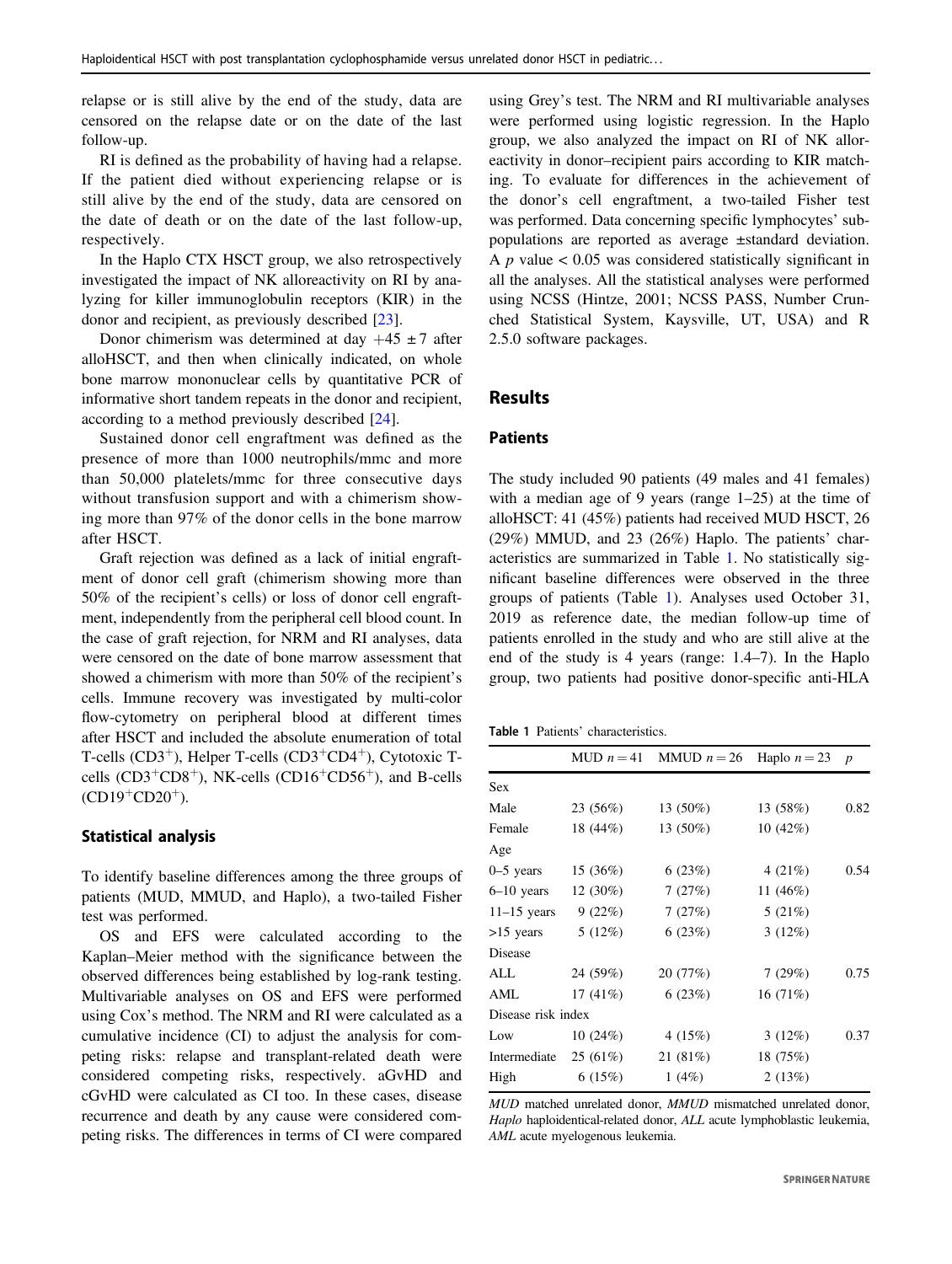*P* = 0.97

*n* = 90

MUD MMUD Haplo

<span id="page-3-0"></span>Table 2 Overall survival (OS) and event-free survival (EFS): univariable analysis.

|                       |                  | Overall survival |           |            |                  |                | Event-free survival |           |                  |
|-----------------------|------------------|------------------|-----------|------------|------------------|----------------|---------------------|-----------|------------------|
| Variable              | $\boldsymbol{n}$ | Events           | <b>OS</b> | 95% CI     | $\boldsymbol{p}$ | Events         | <b>EFS</b>          | 95% CI    | $\boldsymbol{p}$ |
| Sex                   |                  |                  |           |            |                  |                |                     |           |                  |
| Female                | 41               | 9                | 76%       | $63 - 90$  | 0.42             | 16             | 60%                 | $44 - 75$ | 0.4              |
| Male                  | 49               | 14               | 69%       | $54 - 82$  |                  | 24             | 51%                 | $37 - 65$ |                  |
| Age                   |                  |                  |           |            |                  |                |                     |           |                  |
| $0-5$ years           | 25               | $\overline{4}$   | 78%       | $61 - 95$  | 0.0014           | $\overline{7}$ | 71%                 | $53 - 89$ | 0.01             |
| $6-10$ years          | 30               | 5                | 81%       | $67 - 96$  |                  | 14             | 53%                 | $35 - 71$ |                  |
| $11-15$ years         | 21               | 5                | 76%       | $57 - 94$  |                  | 8              | 62%                 | $41 - 83$ |                  |
| $>15$ years           | 14               | 9                | 36%       | $10 - 60$  |                  | 11             | 21%                 | $0 - 42$  |                  |
| Disease               |                  |                  |           |            |                  |                |                     |           |                  |
| $\mbox{ALL}$          | 61               | 16               | 70%       | 58-82      | 0.94             | 28             | 53%                 | $40 - 65$ | 0.69             |
| <b>AML</b>            | 29               | $\tau$           | 73%       | $57 - 89$  |                  | 12             | 59%                 | $41 - 76$ |                  |
| Disease risk index    |                  |                  |           |            |                  |                |                     |           |                  |
| Low                   | 17               | 1                | 94%       | $82 - 100$ | 0.01             | 5              | 70%                 | $48 - 92$ | 0.17             |
| Intermediate          | 64               | 17               | 70%       | $57 - 83$  |                  | 29             | 53%                 | $41 - 66$ |                  |
| High                  | 9                | 5                | 40%       | $12 - 77$  |                  | 6              | 33%                 | $2 - 64$  |                  |
| Donor type            |                  |                  |           |            |                  |                |                     |           |                  |
| <b>MUD</b>            | 41               | 11               | 71%       | $56 - 86$  | 0.97             | 12             | 70%                 | $55 - 84$ | 0.007            |
| <b>MMUD</b>           | 26               | $\tau$           | 72%       | $55 - 90$  |                  | 12             | 54%                 | $35 - 73$ |                  |
| Haplo                 | 23               | 5                | 75%       | 54-94      |                  | 16             | 30%                 | $12 - 49$ |                  |
| Grade II-IV $aGVHD^a$ |                  |                  |           |            |                  |                |                     |           |                  |
| Present               | 17               | $\overline{4}$   | 76%       | 56-97      | 0.79             | 5              | 70%                 | $48 - 92$ | 0.16             |
| Absent                | 72               | 18               | 72%       | $61 - 84$  |                  | 34             | 52%                 | $40 - 64$ |                  |
| $cGvHD^b$             |                  |                  |           |            |                  |                |                     |           |                  |
| Present               | 10               | $\overline{4}$   | 76%       | $65 - 87$  | 0.89             | $\overline{4}$ | 60%                 | $30 - 90$ | 0.68             |
| Absent                | 74               | 30               | 59%       | $47 - 70$  |                  | 30             | 59%                 | $47 - 70$ |                  |

ALL acute lymphoblastic leukemia, AML acute myelogenous leukemia, MUD matched unrelated donor, MMUD mismatched unrelated donor, Haplo haploidentical donor.

80%

60%

<sup>a</sup>89 evaluable patients.

<sup>b</sup>84 evaluable patients.

Statistically significant values are in bold.

antibodies and they received specific treatment before starting the conditioning regimen.

## Overall survival

The 5-year OS rate for the entire study population was 72% (95% CI 62–82). Patients who had undergone HSCT from MUD, MMUD, and Haplo showed a similar OS in univariable analysis (Table 2 and Fig. 1): 71% (95% CI 56–86), 72% (95% CI 55–90), and 75% (95% CI 54–94), respectively ( $p = 0.97$ ). Among other variables investigated in univariable analysis (age, sex, disease type, DRI, aGvHD, and cGvHD), age and DRI showed a statistically significant correlation with OS rates (Table 2). In a multivariable analysis, OS was confirmed to be similar across the three study sub-groups and only age maintained a statistically significant correlation with OS. Patients older than 15 years showed a significant increased risk of mortality



100% Doverall survival

compared to younger children (HR 6.83 95% CI 1.6–30  $p = 0.007$ ) (Table [3\)](#page-4-0), while for MUD and MMUD patients the main causes of death were infections and end-stage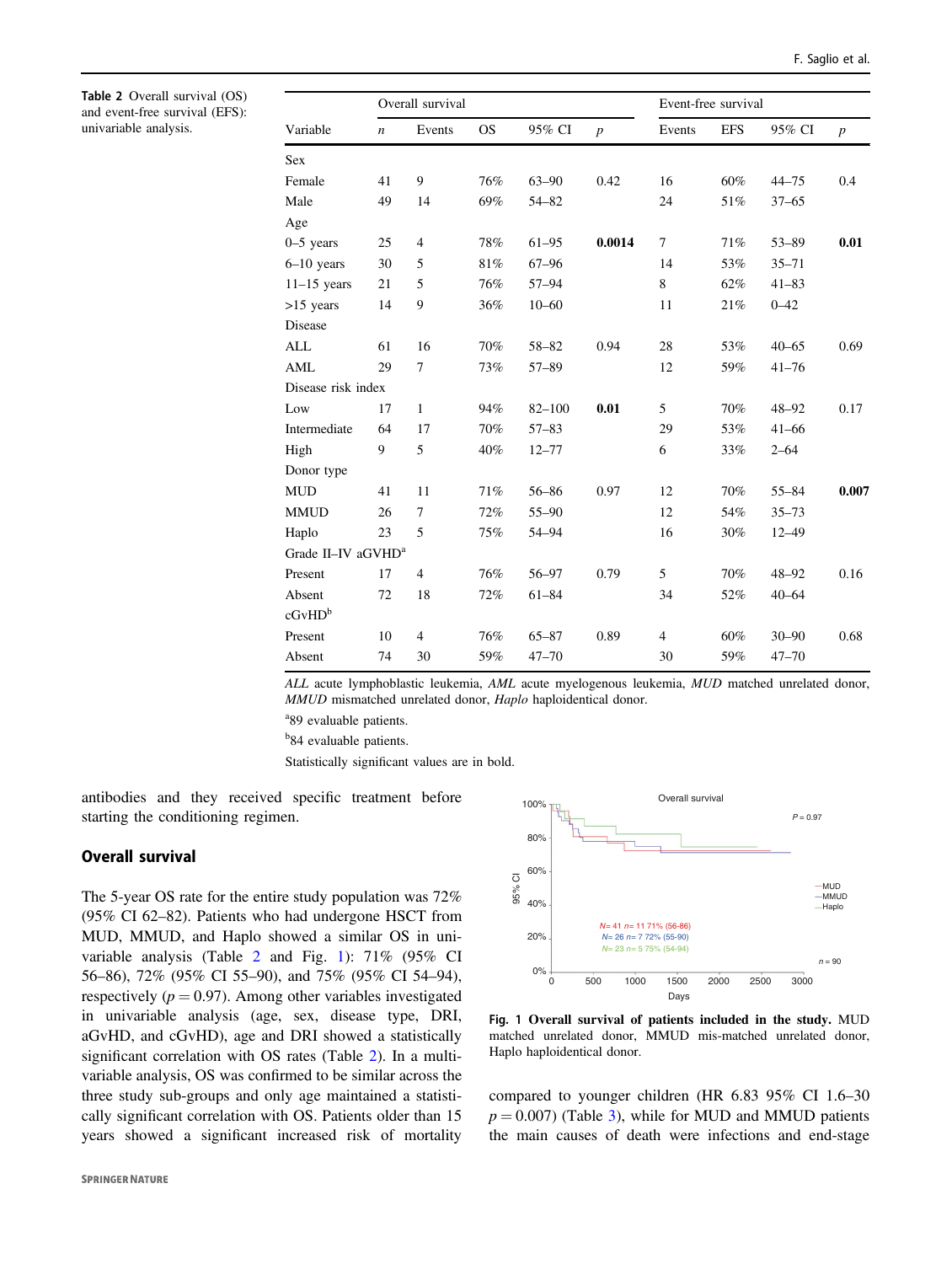<span id="page-4-0"></span>Haploidentical HSCT with post transplantation cyclophosphamide versus unrelated donor HSCT in pediatric. . .

Table 3 Overall survival and event-free survival: multivariable analysis.

|                                 | Variable      | Overall survival |               |                  | Event-free survival |                |                  |
|---------------------------------|---------------|------------------|---------------|------------------|---------------------|----------------|------------------|
|                                 |               | Hazard ratio     | 95% CI        | $\boldsymbol{p}$ | Hazard ratio        | 95% CI         | $\boldsymbol{p}$ |
| $Sex^a$                         | Male          | 1.96             | $0.4 - 1.75$  | 0.21             | 1.37                | $0.6 - 2.8$    | 0.39             |
| Ageb                            | $6-10$ years  | 0.9              | $0.2 - 4.1$   | 0.89             | 1.71                | $0.59 - 5$     | 0.32             |
|                                 | $11-15$ years | 1.5              | $0.2 - 7.8$   | 0.62             | 1.17                | $0.35 - 3.95$  | 0.79             |
|                                 | $>15$ years   | 6.83             | $1.6 - 30$    | 0.007            | 6.12                | $1.9 - 19.7$   | 0.002            |
| Disease <sup>c</sup>            | AML           | 0.31             | $0.03 - 2.5$  | 0.16             | 1.22                | $0.13 - 11.14$ | 0.85             |
| Disease risk index <sup>d</sup> | low           | 0.49             | $0.04 - 6.64$ | 0.59             | 0.94                | $0.09 - 10.08$ | 0.96             |
|                                 | high          | 1.7              | $0.16 - 18.3$ | 0.2              | 0.91                | $0.09 - 9.38$  | 0.94             |
| Donor type <sup>e</sup>         | MUD           | 0.9              | $0.3 - 2.8$   | 0.86             | 0.45                | $0.18 - 1.13$  | 0.08             |
|                                 | Haplo         | 0.9              | $0.23 - 3.5$  | 0.89             | 1.95                | $0.82 - 4.7$   | 0.13             |
| Grade II-IV $aGvHDt$            | present       | 0.8              | $0.25 - 2.6$  | 0.71             | 0.55                | $0.19 - 1.65$  | 0.29             |
| $cGvHD^g$                       | present       | 1.2              | $0.32 - 4.8$  | 0.75             | 0.79                | $0.23 - 2.73$  | 0.71             |

ALL acute lymphoblastic leukemia, AML acute myelogenous leukemia, MUD matched unrelated donor, MMUD mismatched unrelated donor, Haplo haploidentical donor.

<sup>a</sup>Compared to female.

<sup>b</sup>Compared to 0–5 years.

<sup>c</sup>Compared to ALL.

<sup>d</sup>Compared to intermediate.

e Compared to MMUD.

f,gCompared to absent.

Statistically significant values are in bold.

organ toxicities ( $n = 13, 72\%$ ), for Haplo patients the main cause of fatality was the recurrence of the original disease  $(n = 3, 60\%).$ 

## Event-free survival

The 5-year EFS of the entire study population was 55% (95% CI 44–65). In univariable analysis patients who had undergone Haplo showed reduced EFS compared to MUD and MMUD patients: 30% (95% CI 12–49) versus 70% (95% CI 55–84) versus 53% (95% CI 35–73), respectively  $(p = 0.007)$ . Among other variables investigated in univariable analysis (age, sex, disease type, DRI, aGvHD, and cGvHD), patient's age also showed a statistically significant correlation with EFS (Table [2\)](#page-3-0). In the multivariable analysis we did not observe a correlation between HSCT type and EFS, while we highlighted that patients older than 15 years had a significant increased risk of disease recurrence, death in remission and autologous reconstitution compared to younger children (HR 6.12 95% CI 1.9–19.7  $p = 0.002$ ) (Table 3).

# Non-relapse mortality

The 5-year NRM of the entire study population was 12% (95% CI 6–21). Patients who had undergone Haplo CTX HSCT showed no statistically significant different NRM compared to MUD and MMUD patients: 8% (95% CI 2–31) versus 15% (95% CI 7–31) versus 14% (95% CI 4–45), respectively ( $p = 0.72$ ). Among other variables, only age showed a statistically significant correlation with NRM (Table [4\)](#page-5-0) both in univariable and in multivariable analyses: patients aged between 5 and 10 years showed a reduced risk of NRM (HR 2.18 × 10e−8 95% CI 6.25 × 10e−8 − 7.59 × 10e−7  $p$  < 0.001) compared to other age groups.

Considering the incidence of complications that contributed to NRM, among the ten patients who died in disease remission in the MUD and MMUD group, we observed four cases of bacterial infection, two cases of viral infections, two cases of fungal infections, one case of secondary hemophagocytic lympho-histiocytosis, and one case of refractory heart failure. In the Haplo group, the only patient dying from NRM had central nervous system bleeding.

## Relapse incidence

The RI of the entire study population was 16% (95% CI 10–26). Patients who underwent Haplo showed similar RI compared to MUD and MMUD patients: 33% (95% CI 19–58) versus 15% (95% CI 7–30) versus 26% (95% CI 14–50), respectively ( $p = 0.25$ ). In univariable analysis, age showed a statistically significant correlation with RI (Table [5\)](#page-5-0) and these data were also confirmed in multivariable analysis: patients over 15 years showed increased RI risk (HR 5.1 95% CI 1.2–22.3  $p = 0.027$ ) compared to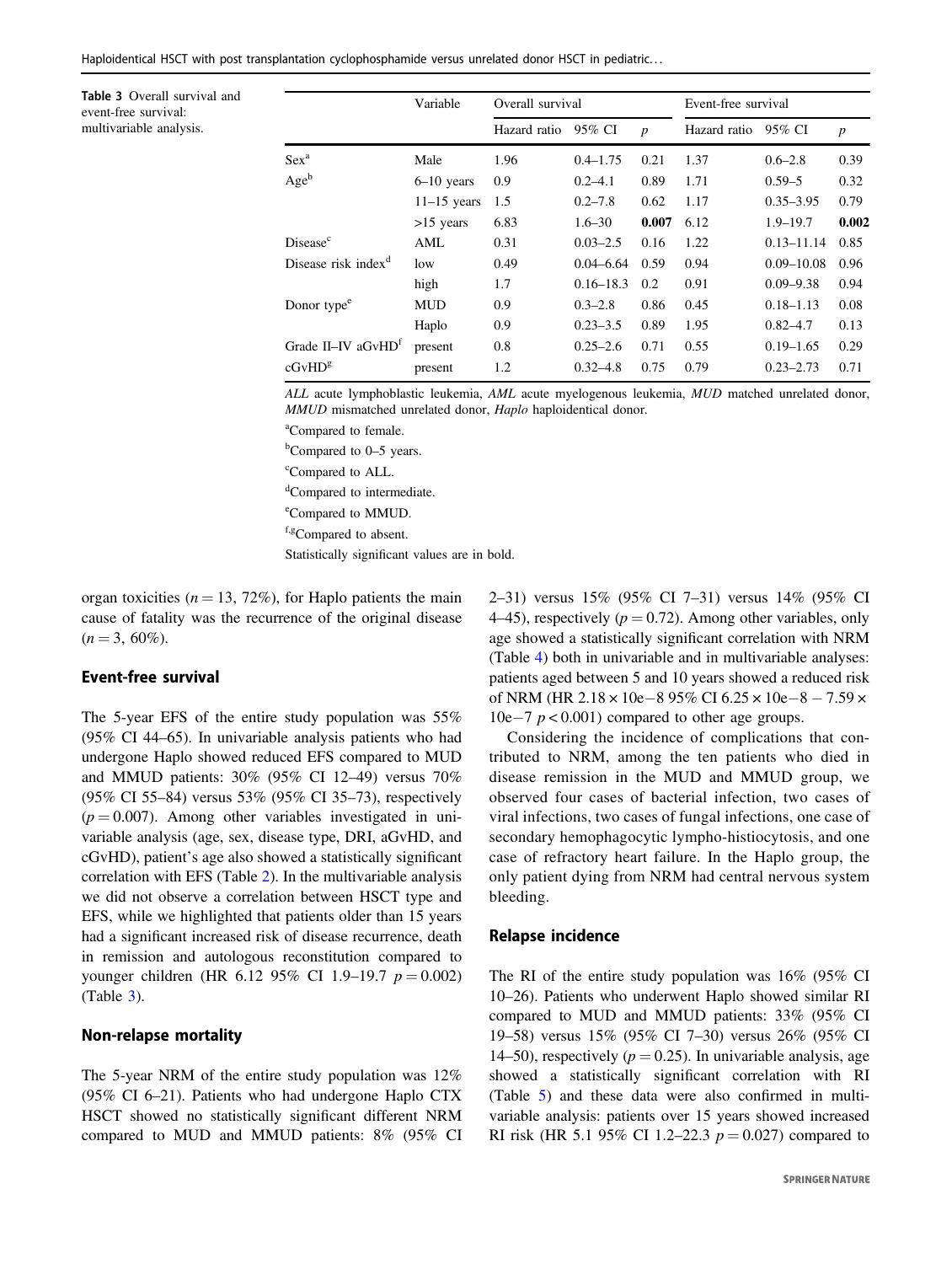<span id="page-5-0"></span>Table 4 5 years non-relapse mortality (NRM): univariable analysis.

Table 5 5 years relapse incidence (RI): univariable analysis.

| Variable                       | n  | Events         | <b>NRM</b> | 95% CI     | $\boldsymbol{p}$ |
|--------------------------------|----|----------------|------------|------------|------------------|
| <b>Sex</b>                     |    |                |            |            |                  |
| Female                         | 41 | $\overline{c}$ | $5\%$      | $1 - 21$   | 0.05             |
| Male                           | 49 | 8              | 19%        | $10 - 34$  |                  |
| Age                            |    |                |            |            |                  |
| $0-5$ years                    | 25 | $\overline{c}$ | 12%        | $4 - 35$   | 0.03             |
| $6-10$ years                   | 30 | $\mathbf{0}$   |            |            |                  |
| $11-15$ years                  | 21 | 5              | 23%        | $11 - 51$  |                  |
| $>15$ years                    | 14 | 3              | 26%        | $9 - 70$   |                  |
| Disease                        |    |                |            |            |                  |
| ALL                            | 61 | 7              | 12%        | $6 - 26$   | 0.76             |
| AML                            | 29 | 3              | 13%        | $5 - 33$   |                  |
| Disease risk index             |    |                |            |            |                  |
| Low                            | 17 | 1              | 6%         | $0.8 - 39$ | 0.76             |
| Intermediate                   | 64 | 8              | 14%        | $7 - 27$   |                  |
| High                           | 9  | 1              | 11%        | $2 - 70$   |                  |
| Donor type                     |    |                |            |            |                  |
| <b>MUD</b>                     | 41 | 6              | 15%        | $7 - 32$   | 0.72             |
| <b>MMUD</b>                    | 26 | 3              | 14%        | $4 - 45$   |                  |
| Haplo                          | 23 | 1              | 8%         | $2 - 31$   |                  |
| Grade II-IV aGVHD <sup>a</sup> |    |                |            |            |                  |
| Present                        | 17 | 1              | 6%         | $1 - 39$   | 0.51             |
| Absent                         | 72 | 8              | 12%        | $6 - 23$   |                  |
| $cGvHD^b$                      |    |                |            |            |                  |
| Present                        | 10 | 2              | 20%        | $6 - 69$   | 0.16             |
| Absent                         | 74 | 5              | 8%         | $0 - 19$   |                  |

ALL acute lymphoblastic leukemia, AML acute myelogenous leukemia, MUD matched unrelated donor, MMUD mismatched unrelated donor, Haplo haploidentical donor.

<sup>a</sup>89 evaluable patients.

<sup>b</sup>84 evaluable patients.

Statistically significant values are in bold.

younger patients. In the Haplo sub-group, KIR-mismatch patients did not have a different RI compared to KIRmatched patients [25% (95% CI 4–100) versus 36% (95% CI 20–66)  $(p = 0.59)$ ].

# GvHD incidence

Patients who had undergone Haplo HSCT showed a reduced incidence of aGvHD compared to patients who had undergone MUD and MMUD HSCT: 8% (95% CI 2–37) versus 14% (95% CI 6–30) versus 34% (95% CI 20–58), respectively ( $p = 0.004$ ), while when considering cGvHD, the patients who had undergone Haplo HSCT showed a similar incidence of this complication compared to MUD and MMUD patients: 5% (95% CI 1–35) versus 10% (95% CI 4–27) versus 16% (95% CI 6–39), respectively  $(p = 0.51)$ .

| able $\sigma$ $\sigma$ fears relative including (ref). all variable analysis. |                  |                |       |           |                  |  |  |
|-------------------------------------------------------------------------------|------------------|----------------|-------|-----------|------------------|--|--|
| Variable                                                                      | $\boldsymbol{n}$ | Events         | RI    | 95% CI    | $\boldsymbol{p}$ |  |  |
| <b>Sex</b>                                                                    |                  |                |       |           |                  |  |  |
| Female                                                                        | 41               | 9              | 22%   | $12 - 39$ | 0.94             |  |  |
| Male                                                                          | 49               | 12             | 24%   | $15 - 39$ |                  |  |  |
| Age                                                                           |                  |                |       |           |                  |  |  |
| $0-5$ years                                                                   | 25               | 3              | 11%   | $3 - 33$  | 0.008            |  |  |
| $6-10$ years                                                                  | 30               | 9              | 30%   | $17 - 51$ |                  |  |  |
| $11-15$ years                                                                 | 21               | $\overline{c}$ | $9\%$ | $2 - 35$  |                  |  |  |
| $>15$ years                                                                   | 14               | 7              | 50%   | $29 - 84$ |                  |  |  |
| Disease                                                                       |                  |                |       |           |                  |  |  |
| $\mbox{ALL}$                                                                  | 61               | 15             | 24%   | $16 - 38$ | 0.61             |  |  |
| AML                                                                           | 29               | 6              | 20%   | $9 - 40$  |                  |  |  |
| Disease risk index                                                            |                  |                |       |           |                  |  |  |
| Low                                                                           | 17               | 2              | 12%   | $12 - 38$ | 0.15             |  |  |
| Intermediate                                                                  | 64               | 15             | 23%   | $14 - 40$ |                  |  |  |
| High                                                                          | 9                | $\overline{4}$ | 44%   | $21 - 92$ |                  |  |  |
| Donor type                                                                    |                  |                |       |           |                  |  |  |
| <b>MUD</b>                                                                    | 41               | 6              | 15%   | $7 - 30$  | 0.25             |  |  |
| <b>MMUD</b>                                                                   | 26               | 7              | 26%   | $14 - 50$ |                  |  |  |
| Haplo                                                                         | 23               | 8              | 33%   | $19 - 58$ |                  |  |  |
| Grade II-IV aGvHD <sup>a</sup>                                                |                  |                |       |           |                  |  |  |
| Present                                                                       | 17               | 3              | 18%   | $6 - 49$  | 0.52             |  |  |
| Absent                                                                        | 72               | 18             | 25%   | $17 - 37$ |                  |  |  |
| $cGvHD^b$                                                                     |                  |                |       |           |                  |  |  |
| Present                                                                       | 10               | $\overline{2}$ | 20%   | $6 - 69$  | 0.74             |  |  |
| Absent                                                                        | 74               | 17             | 23%   | $15 - 35$ |                  |  |  |

ALL acute lymphoblastic leukemia, AML acute myelogenous leukemia, MUD matched unrelated donor, MMUD mismatched unrelated donor, Haplo haploidentical donor.

<sup>a</sup>89 evaluable patients.

<sup>b</sup>84 evaluable patients.

Statistically significant values are in bold.

#### Donor cell engraftment

Full donor cell engraftment was achieved in 41 out of 41 (100%) of the evaluable patients had undergone MUD HSCT, in 25 out of 25 (100%) of the evaluable patients who had undergone MMUD HSCT, and in 17 out of the 23 (73%) evaluable patients who had undergone Haplo HSCT  $(p < 0.0001)$ .

Six patients from the Haplo group developed graft rejection. They were affected by acute myelogenous leukemia ( $n = 2$ ) and acute lymphoblastic leukemia ( $n = 4$ ). Five of them underwent a second hematopoietic stem cell transplantation using the same  $(n = 2)$  or an alternative  $(n = 3)$  haploidentical stem cell donor. All patients at their second HSCT had the same conditioning regimen and the same GvHD prophylaxis as that used for their first HSCT. As of October 31, 2019 they were all still alive: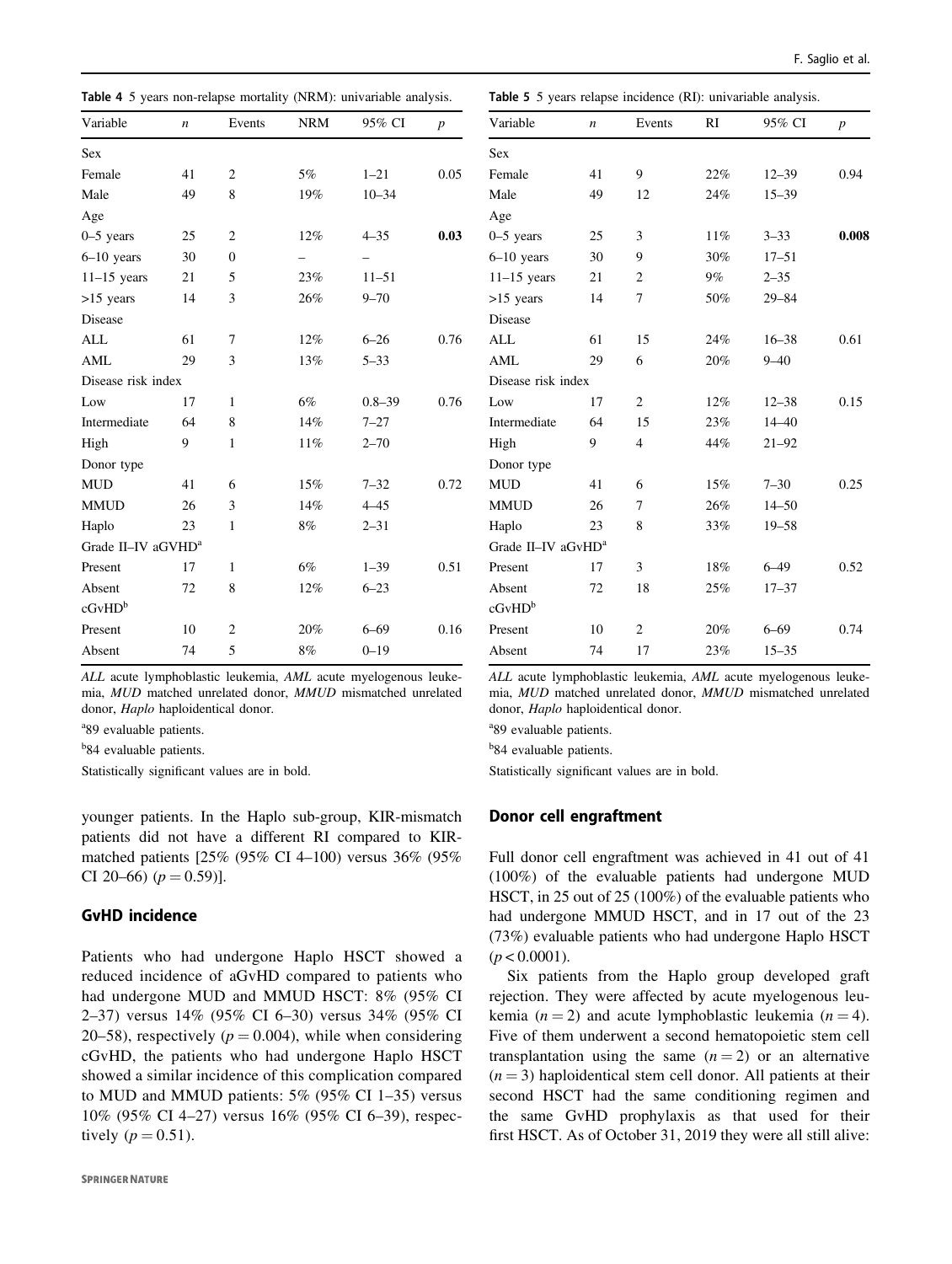

Fig. 2 Mean  $\pm$  standard deviation of (a) CD3<sup>+</sup>CD4<sup>+</sup> cells, (b) CD3<sup>+</sup>CD8<sup>+</sup> cells, (c) CD16<sup>+</sup>CD56<sup>+</sup> cells, and (d) CD19<sup>+</sup>CD20<sup>+</sup> cells at different time points after transplantation.

four of them are in complete disease remission with sustained donor cell engraftment, while only one experienced a second autologous reconstitution and he is currently alive and disease free. The only patient who did not undergo a second HSCT was lost to follow-up at  $+709$  days after HSCT.

## Immune recovery

All the patients in the three groups displayed very similar patterns in the recovery of the lymphocyte sub-populations (Fig. 2).

# **Discussion**

Our study showed that AlloHSCT can offer one of the best chances of cure for the many children affected by acute leukemia. Unfortunately, however, there is a significant proportion of children for whom it is not possible to identify either an HLA-identical sibling or an acceptable HLA-MUD or MMUD. For these patients the use of an haploidentical donor followed by the administration of a high dose of cyclophosphamide is the most widely adopted strategy both for its simplicity and reduced cost [[25\]](#page-8-0). While for adult patients undergoing Haplo CTX HSCT, several reports have highlighted outcomes comparable to those of more consolidated approaches such as MUD and MMUD HSCT unfortunately, pediatric specific data are still lacking. However, this is the first study which was entirely focused on a pediatric population which compared the outcomes of patients undergoing Haplo CTX HSCT with those of patients undergoing MUD and MMUD HSCT. Consistent with the results from studies involving adult populations  $[14–16]$  $[14–16]$  $[14–16]$  $[14–16]$ , we have shown that patients who underwent HSCT from MUD, MMUD, and Haplo have similar OS rates [71% (95% CI 56–86), 72% (95% CI 55–90), and 75% (95% CI 54–94), respectively  $(p = 0.97)$ ], and we can also confirm that this outcome measure is more likely related to factors independent from HSCT type (i.e., patient's age) as previously described [[26\]](#page-9-0). Previous experiences based on NMA conditioning regimen in setting of pediatric Haplo HSCT with post transplantation Cyclophosphamide reported lower OS and EFS rates compared to our results [[27\]](#page-9-0), but we interpreted these differences as a consequence of an higher RI related to the inclusion in the previous study of high risk patients only, considering that our data confirmed NRM under 15%.

The reduction of the survival rate of patients over 15 years old is in accordance with previous observations in the literature that highlight that adolescents are usually affected by more aggressive hematological malignancies and that they also develop more serious transplant-related toxicities compared to younger children [\[28](#page-9-0)], but the low number of patients included in this group (total 14) prevents us from drawing any conclusion.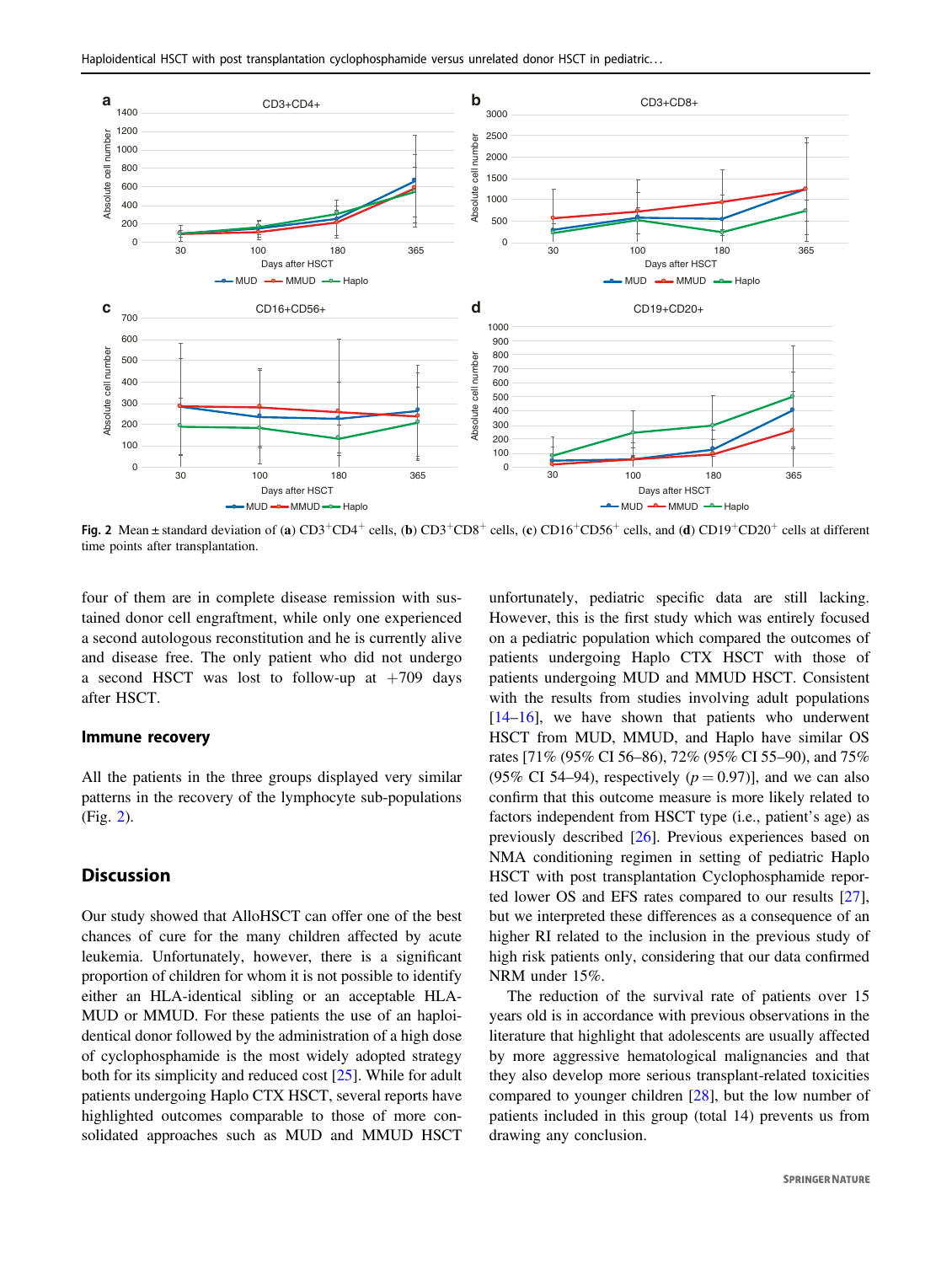F. Saglio et al.

Considering that all the patients in the Haplo CTX HSCT received a NMA conditioning regimen and that no statistically significant baseline differences were identified according to the DRI of the three study sub-populations, the similar OS rate among the three groups is quite remarkable and our data may support the hypothesis that in the setting of hematological malignancies, the immunological aspects of HSCT are significant thus off-setting the intensity of the conditioning regimen.

When analyzing for EFS, in univariable analysis, we highlighted a statistically significant reduced probability of survival in disease remission and with full donor cell engraftment for Haplo HSCT patients compared to MUD and MMUD patients [30% (95% CI 12–49) versus 70% (95% CI 55–84) versus 53% (95% CI 35–73), respectively  $(p = 0.007)$ ] that was not confirmed by multivariable analysis. Since in our study population we did not observe any significant correlation between HSCT type and RI and NRM, neither in univariable nor in multivariable analyses, we speculated that the reduced EFS of Haplo HSCT patients related to an increased risk of autologous reconstitution; in analyzing the donor cell engraftment we confirmed this hypothesis, showing that it was possible to achieve full donor cell engraftment in all the patients who had undergone MUD and MMUD HSCT, while six out of the 23 patients (73%) who had undergone Haplo CTX HSCT experienced autologous reconstitution. Unfortunately, since all the patients in the Haplo CTX group received a NMA conditioning regimen, whereas all patients in the MUD and MMUD group received a full MAC regimen, we were not able to investigate the role of the intensity of the conditioning regimen in determining the increased risk of autologous reconstitution in our specific population, compared also to previous reports about Haplo CTX HSCT, even if this aspect has been described when an RIC regimen was employed in this setting [\[29](#page-9-0)]. In order to reduce the risk of autologous reconstitution, one possible strategy may be the intensification of the conditioning regimen as it has been described both for non-malignant disorders [\[30](#page-9-0)] and for malignant disorders [[31\]](#page-9-0) by some single-institution trials.

Despite this, the majority of patients experiencing autologous reconstitution in our study underwent a second HSCT which was based on the same conditioning regimen and the same GvHD prophylaxis in every case. Following that, they showed similar OS rates compared to patients undergoing MAC MUD and MMUD HSCT.

In consideration of transplant toxicity, our data confirm that patients undergoing Haplo CTX HSCT have similar NRM rates compared to patients undergoing MUD and MMUD HSCT and, more specifically, when considering GvHD, they also underline that the GvHD prophylaxis based on the administration of high dose of Cyclophosphamide is able to significantly reduce the incidence of GvHD, especially in its acute form. As recently described by Wachsmuth et al. [\[32](#page-9-0)], the mechanisms responsible for the reduction in GvHD incidence observed with post transplantation cyclophosphamide may rely on the peripheral elimination of alloreactive T-cells, on the intra-thymic clonal deletion of alloreactive T-cell precursors, and on the expansion of regulatory T-cells, but unfortunately, in our study population we do not have any available data to support any of these hypotheses.

One of the main concerns in adopting a strategy based on a highly effective GvHD prophylaxis is the potentially increased risk of relapse. However, in our study the RI was not statistically different across the three groups of patients, as has been described when other kinds of Haplo HSCT have been compared to MUD and MMUD HSCT [\[33](#page-9-0)], and data for immune recovery at different times after transplantation suggest an equal graft versus leukemia effect. When analyzing the graft versus leukemia effect in CTX HSCT sub-group, we did not observe a protective KIR alloreactivity role against disease recurrence which is consistent with previous observations made in Haplo CTX HSCT [\[11](#page-8-0), [34](#page-9-0)]. Needless to say, the low number of patients with KIR-mismatch included in our study and the reduced size of the entire study population, unfortunately prevents us from drawing conclusions in regard to this.

Our analysis of RI confirms that adolescents have an increased risk of disease recurrence that we interpreted as a consequence of the different disease biology in this age group that has been previously described both for ALL [\[35](#page-9-0)] and AML [\[36](#page-9-0)].

The main weakness of our study was the inclusion in the Haplo CTX HSCT group of only patients having received NMA conditioning regimen. This choice was mainly driven by our Center policy based on a wider experience in using this approach in comparison to MAC in the Haplo setting, in a time-frame when data about MAC in CTX Haplo HSCT [[31\]](#page-9-0) were not available yet. However, a more recent and larger multicenter retrospective trial showed no differences in terms of RI between patients undergoing Haplo CTX HSCT using either an RIC or an MAC [[37\]](#page-9-0), suggesting that this aspect may not be crucial in this setting. Some further significant limitations of our study are its retrospective design and the inherent heterogeneity of some of the patients' characteristics, that we tried, at least partially, to compensated by the use of a multivariable analysis.

In conclusion, our data confirm that CTX-Haplo HSCT is a suitable clinical option that can offer pediatric patients needing HSCT and lacking both an MUD and an MMUD donor similar opportunities for long-lasting disease control. The comparable risks of serious toxicity clearly have to be taken into account and furthermore, there are some aspects of this approach, such as the intensity of the conditioning regimen, that still need to be worked on. However, the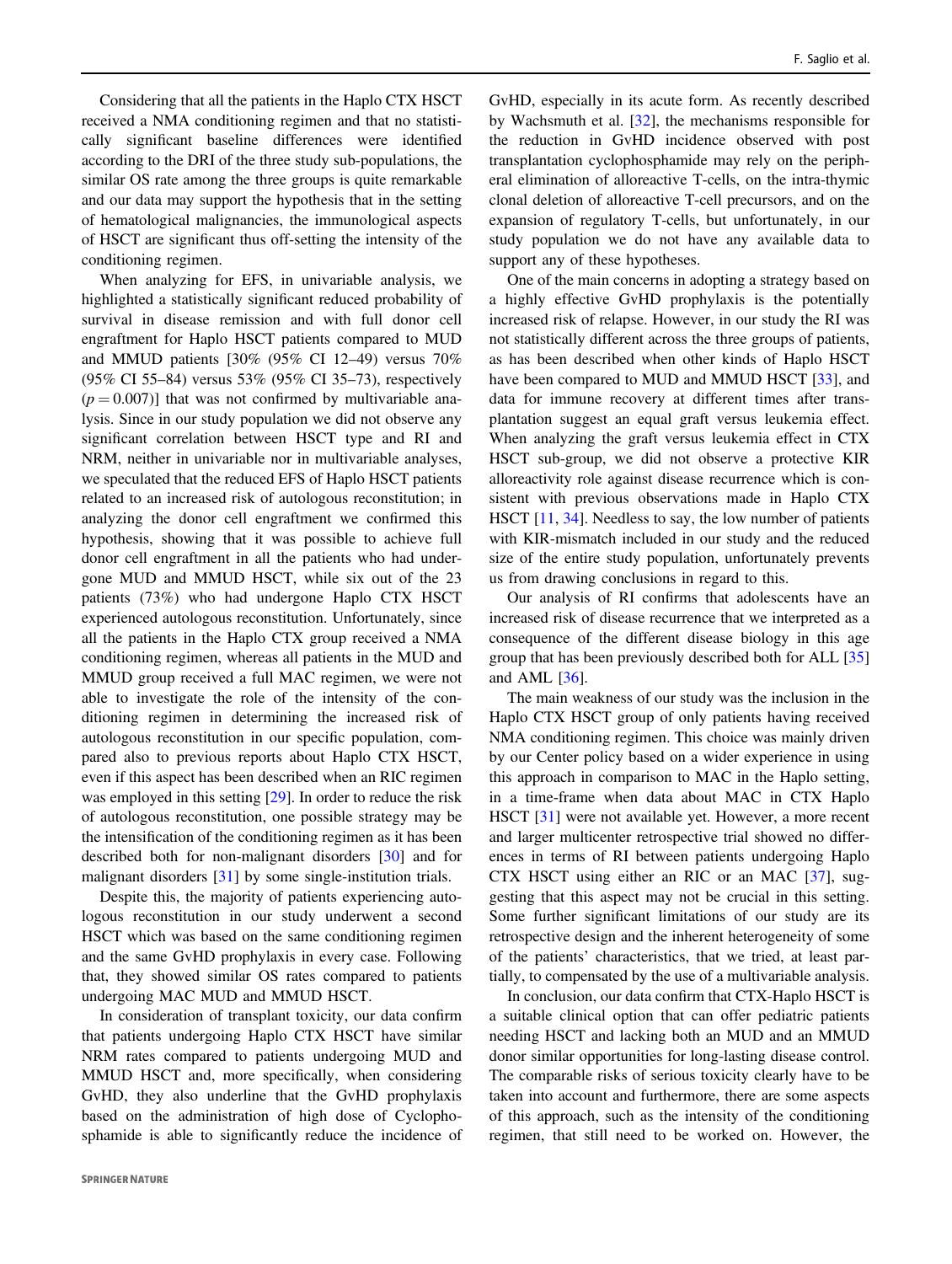<span id="page-8-0"></span>results are promising, and it is hoped that in the future some prospective clinical trials will be run in the pediatric population to further improve the prognosis of children affected by acute leukemia and in need of an allograft.

Acknowledgements This work was supported by Associazione Donatrici Italiane Sangue Cordone Ombelicale (ADISCO) sezione Piemonte. We would like to thank Lara Statham for her editorial assistance.

## Compliance with ethical standards

Conflict of interest The authors declare that they have no conflict of interest.

Publisher's note Springer Nature remains neutral with regard to jurisdictional claims in published maps and institutional affiliations.

# References

- 1. Copelan EA. Hematopoietic stem-cell transplantation. N Engl J Med. 2006;354:1813–26.
- 2. Rocha V, Locatelli F. Searching for alternative hematopoietic stem cell donors for pediatric patients. Bone Marrow Transpl. 2008; 41:207–14.
- 3. Gragert L, Eapen M, Williams E, Freeman J, Spellman S, Baitty R, et al. HLA match likelihoods for hematopoietic stem-cell grafts in the U.S. registry. N Engl J Med. 2014;371:339–48.
- 4. Passweg JR, Baldomero H, Bader P, Bonini C, Duarte RF, Dufour C, et al. Use of haploidentical stem cell transplantation continues to increase: the 2015 European Society for Blood and Marrow Transplant activity survey report. Bone Marrow Transpl. 2017;52: 811–7.
- 5. Passweg JR, Baldomero H, Basak GW, Chabannon C, Corbacioglu S, Duarte R, et al. The EBMT activity survey report 2017: a focus on allogeneic HCT for nonmalignant indications and on the use of non-HCT cell therapies. Bone Marrow Transpl. 2019;54: 1575–85.
- 6. Apperley J, Niederwieser D, Huang X-J, Nagler A, Fuchs E, Szer J, et al. Haploidentical hematopoietic stem cell transplantation: a global overview comparing Asia, the European Union, and the United States. Biol Blood Marrow Transpl. 2016;22:23–6.
- 7. Luznik L, O'Donnell PV, Symons HJ, Chen AR, Leffell MS, Zahurak M, et al. HLA-haploidentical bone marrow transplantation for hematologic malignancies using nonmyeloablative conditioning and high-dose, posttransplantation cyclophosphamide. Biol Blood Marrow Transpl. 2008;14:641–50.
- 8. Di Bartolomeo P, Santarone S, De Angelis G, Picardi A, Cudillo L, Cerretti R, et al. Haploidentical, unmanipulated, G-CSF-primed bone marrow transplantation for patients with high-risk hematologic malignancies. Blood. 2013;121:849–57.
- 9. Chaleff S, Otto M, Barfield RC, Leimig T, Iyengar R, Martin J, et al. A large-scale method for the selective depletion of alphabeta T lymphocytes from PBSC for allogeneic transplantation. Cytotherapy. 2007;9:746–54.
- 10. Locatelli F, Merli P, Pagliara D, Li Pira G, Falco M, Pende D, et al. Outcome of children with acute leukemia given HLAhaploidentical HSCT after αβ T-cell and B-cell depletion. Blood. 2017;130:677–85.
- 11. Berger M, Lanino E, Cesaro S, Zecca M, Vassallo E, Faraci M, et al. Feasibility and outcome of haploidentical hematopoietic stem cell transplantation with post-transplant high-dose cyclophosphamide

for children and adolescents with hematologic malignancies: an AIEOP-GITMO retrospective multicenter study. Biol Blood Marrow Transpl. 2016;22:902–9.

- 12. Piemontese S, Ciceri F, Labopin M, Arcese W, Kyrcz-Krzemien S, Santarone S, et al. A comparison between allogeneic stem cell transplantation from unmanipulated haploidentical and unrelated donors in acute leukemia. J Hematol Oncol. 2017;10. [https://www.](https://www.ncbi.nlm.nih.gov/pmc/articles/PMC5248464/) [ncbi.nlm.nih.gov/pmc/articles/PMC5248464/](https://www.ncbi.nlm.nih.gov/pmc/articles/PMC5248464/).
- 13. Sun Y, Beohou E, Labopin M, Volin L, Milpied N, Yakoub-Agha I, et al. Unmanipulated haploidentical versus matched unrelated donor allogeneic stem cell transplantation in adult patients with acute myelogenous leukemia in first remission: a retrospective pair-matched comparative study of the Beijing approach with the EBMT database. Haematologica. 2016;101:e352–4.
- 14. Lorentino F, Labopin M, Bernardi M, Ciceri F, Socié G, Cornelissen JJ, et al. Comparable outcomes of haploidentical, 10/10 and 9/10 unrelated donor transplantation in adverse karyotype AML in first complete remission. Am J Hematol. 2018;93:1236–44.
- 15. Santoro N, Ruggeri A, Labopin M, Bacigalupo A, Ciceri F, Gülbaş Z, et al. Unmanipulated haploidentical stem cell transplantation in adults with acute lymphoblastic leukemia: a study on behalf of the Acute Leukemia Working Party of the EBMT. J Hematol Oncol. 2017;10. [https://www.ncbi.nlm.nih.gov/pmc/a](https://www.ncbi.nlm.nih.gov/pmc/articles/PMC5450162/) [rticles/PMC5450162/](https://www.ncbi.nlm.nih.gov/pmc/articles/PMC5450162/).
- 16. Shem-Tov N, Peczynski C, Labopin M, Itälä-Remes M, Blaise D, Labussière-Wallet H, et al. Haploidentical vs. unrelated allogeneic stem cell transplantation for acute lymphoblastic leukemia in first complete remission: on behalf of the ALWP of the EBMT. Leukemia. 2020;34:283–92.
- 17. Santoro N, Labopin M, Giannotti F, Ehninger G, Niederwieser D, Brecht A, et al. Unmanipulated haploidentical in comparison with matched unrelated donor stem cell transplantation in patients 60 years and older with acute myeloid leukemia: a comparative study on behalf of the ALWP of the EBMT. J Hematol Oncol. 2018;11:55.
- 18. Martelli MF, Reisner Y. Haploidentical "megadose" CD34+ cell transplants for patients with acute leukemia. Leukemia. 2002; 16:404–5.
- 19. Ciurea SO, Cao K, Fernandez-Vina M, Kongtim P, Malki MA, Fuchs E, et al. The European Society for Blood and Marrow Transplantation (EBMT) Consensus guidelines for the detection and treatment of donor-specific anti-HLA antibodies (DSA) in haploidentical hematopoietic cell transplantation. Bone Marrow Transpl. 2018;53:521–34.
- 20. Armand P, Kim HT, Logan BR, Wang Z, Alyea EP, Kalaycio ME, et al. Validation and refinement of the disease risk index for allogeneic stem cell transplantation. Blood. 2014;123:3664–71.
- 21. Glucksberg H, Storb R, Fefer A, Buckner CD, Neiman PE, Clift RA, et al. Clinical manifestations of graft-versus-host disease in human recipients of marrow from HL-A-matched sibling donors. Transplantation. 1974;18:295–304.
- 22. Jagasia MH, Greinix HT, Arora M, Williams KM, Wolff D, Cowen EW, et al. National institutes of health consensus development project on criteria for clinical trials in chronic graft-versushost disease: I. The 2014 Diagnosis and Staging Working Group report. Biol Blood Marrow Transplant. 2015;21:389–401.e1.
- 23. Ruggeri L, Capanni M, Urbani E, Perruccio K, Shlomchik WD, Tosti A, et al. Effectiveness of donor natural killer cell alloreactivity in mismatched hematopoietic transplants. Science. 2002;295:2097–100.
- 24. Thiede C, Florek M, Bornhäuser M, Ritter M, Mohr B, Brendel C, et al. Rapid quantification of mixed chimerism using multiplex amplification of short tandem repeat markers and fluorescence detection. Bone Marrow Transpl. 1999;23:1055–60.
- 25. Nagler A, Ruggeri A. Haploidentical stem cell transplantation (HaploSCT) for patients with acute leukemia—an update on behalf of the ALWP of the EBMT. Bone Marrow Transpl. 2019;54:713–8.